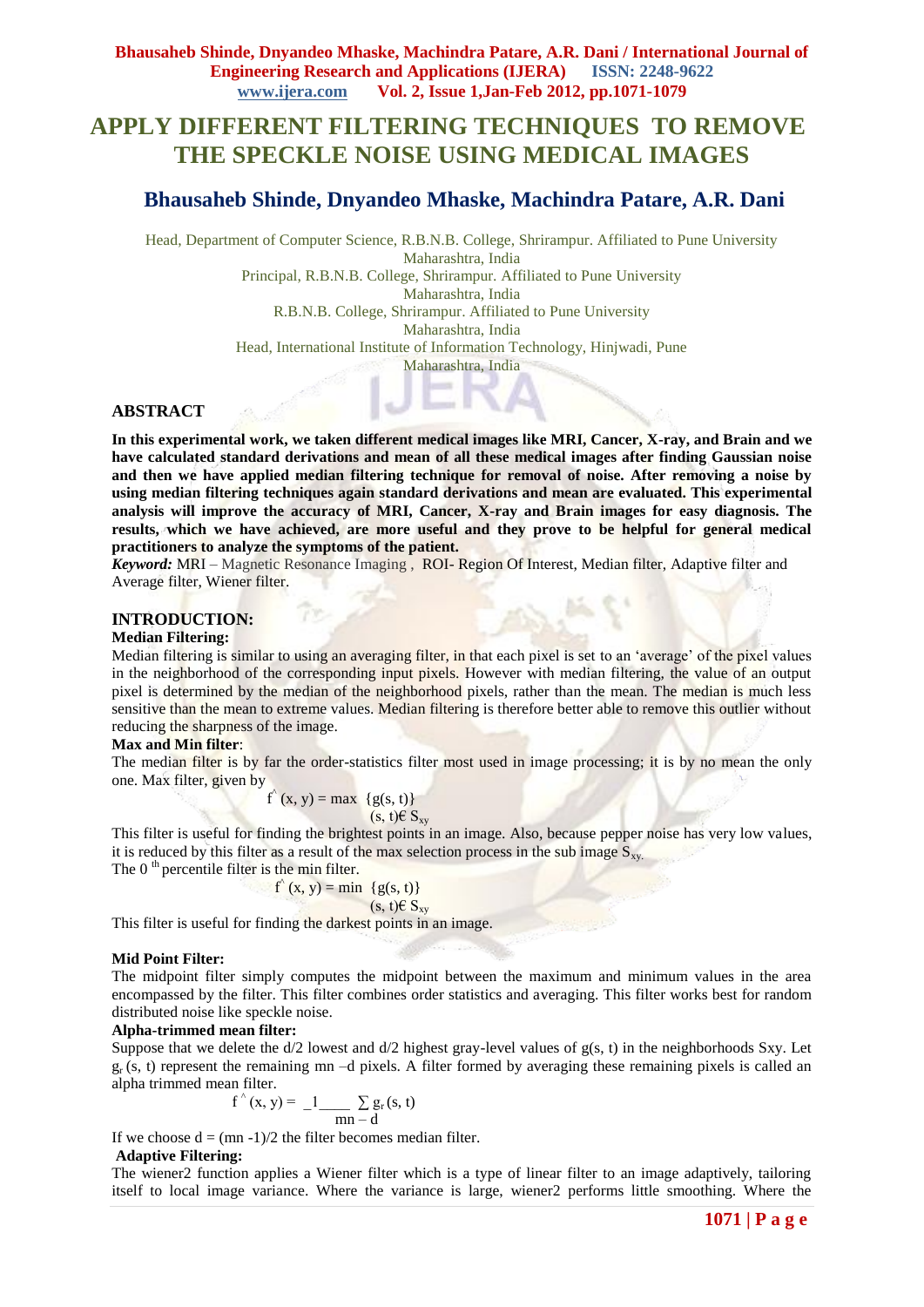variance is small, wiener2 performs more smoothing. This approach often produces better result than linear filtering. The adaptive filter is more selective than a comparable linear filter, preserving edges and other high frequency parts of an image. In addition, there are no design tasks; the wiener2 function handles all preliminary computations, and implements the filter for an input image. Wiener2, however, does require more computations time than linear filtering. Wiener2 works best when the noise is constant-power ("white") additive noise, such as speckle noise.

### **Adaptive median filter:**

Adaptive median filtering can handle impulse noise with probabilities. The adaptive median filter is that it seeks to preserve detail while smoothing non impulse noise, something that the traditional median filter does not do.

### **METHODOLOGY**

After finding the speckle noise in MRI, Cancer, X-ray and brain images and applying the median filter for these images.

| Image        | <b>Original Image</b> |             | <b>Noisy Image</b> |             | <b>Filtered Image</b> |             |  |
|--------------|-----------------------|-------------|--------------------|-------------|-----------------------|-------------|--|
|              | <b>Std</b>            | <b>Mean</b> | <b>Std</b>         | <b>Mean</b> | <b>Std</b>            | <b>Mean</b> |  |
| <b>MRI</b>   | 70.0623               | 182.2473    | 68.7852            | 175,7738    | 66.6781               | 177.9070    |  |
| Cancer       | 61.2939               | 62.4918     | 61.3573            | 61.6157     | 50.1053               | 57.2068     |  |
| X-Ray        | 65.4542               | 145.47576   | 66.8411            | 143.1943    | 64.3425               | 143.4568    |  |
| <b>Brain</b> | 91.0872               | 85.9561     | 87.6710            | 83.1257     | 87.1427               | 83.0331     |  |

# **Table 1.1 Noise removal using Median Filter for Speckle Noise.**







(a)Original MRI image (b) Finding Speckle Noise (c) Applying Median Filter







(a) Original Cancer image (b) Finding Speckle Noise (c) Applying Median Filter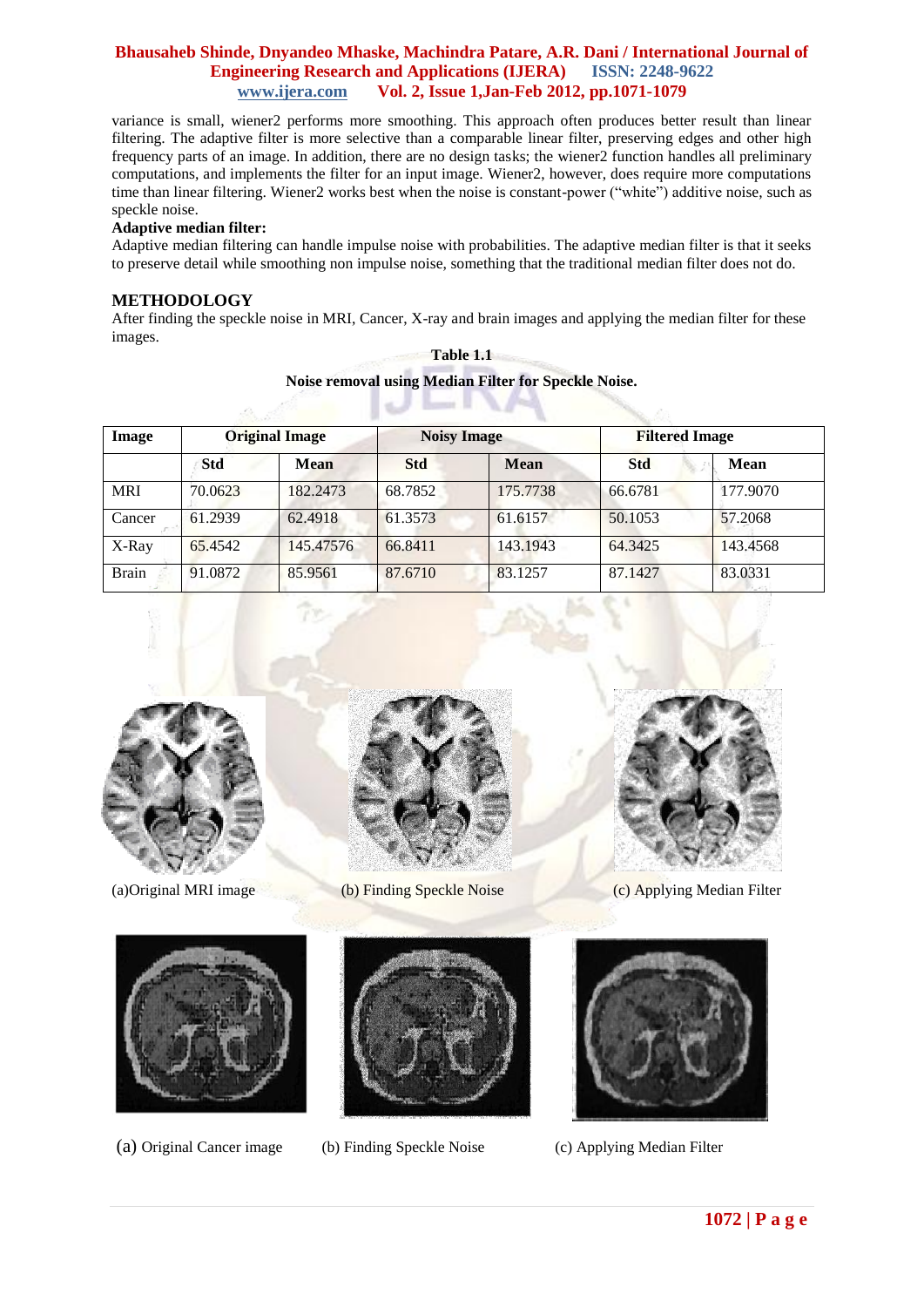







a)Original x-ray image (b) finding a speckle noise (c) Applying median filter







- (a)Original image (b) finding a speckle noise (c) Applying Median (Brain image) in brain image Filter
	-

### **Fig1.1.1. Shows finding the speckle noise in MRI, Cancer, X-ray, Brain images and applying the median filter on these images.**

The following figure shows the noise pattern for the MRI, Cancer, X-ray and brain images. In these medical images after finding the speckle noise we have taken a region of interest for noisy images and the histogram shows the noise pattern that is it is the speckle noise.





(a) Noisy image (Speckle) (b) ROI generated for noisy image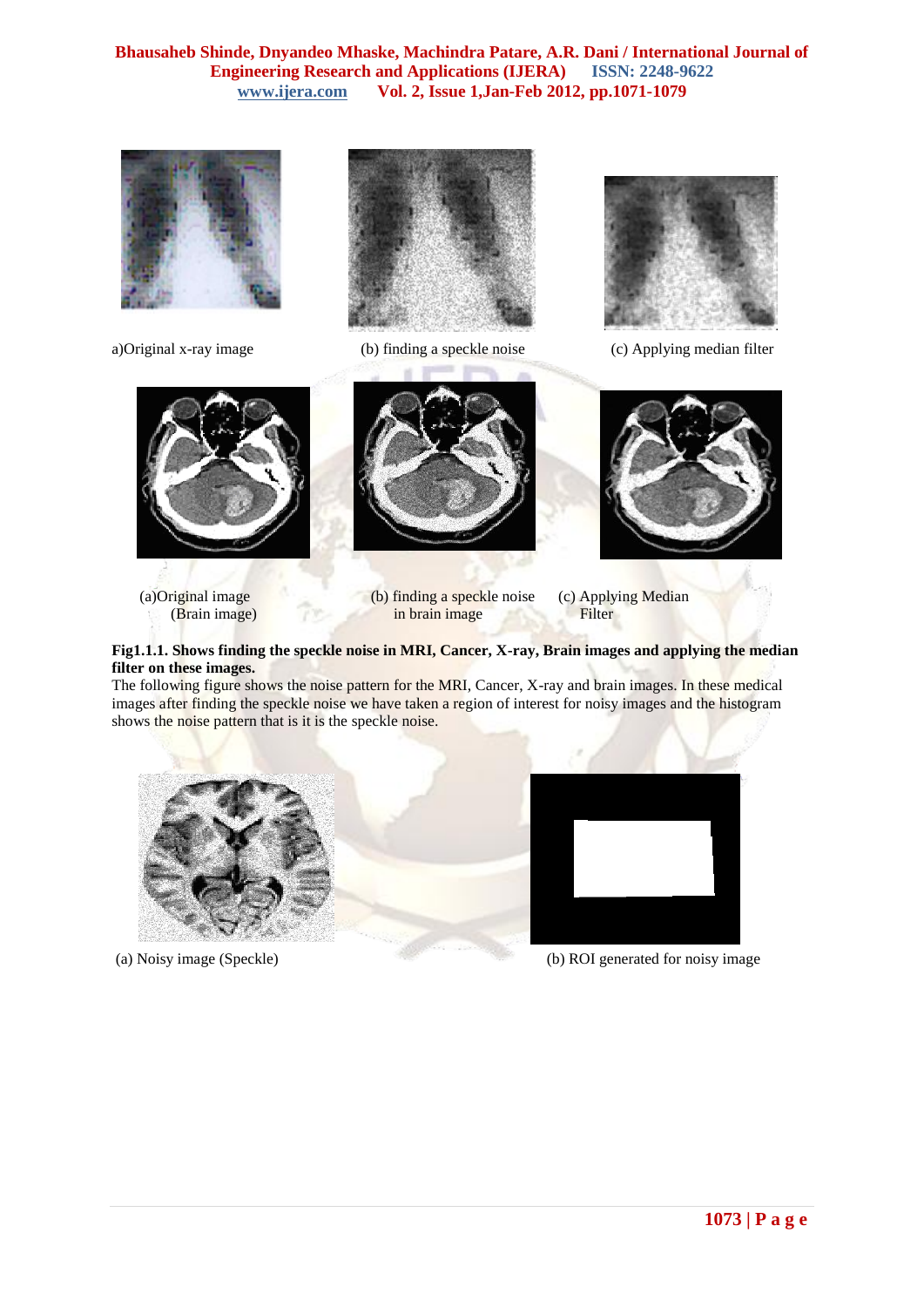# **Bhausaheb Shinde, Dnyandeo Mhaske, Machindra Patare, A.R. Dani / International Journal of Engineering Research and Applications (IJERA)** ISSN: 2248-9622 www.ijera.com Vol. 2, Issue 1, Jan-Feb 2012, pp.1071-1079 **www.ijera.com Vol. 2, Issue 1,Jan-Feb 2012, pp.1071-1079**



ī.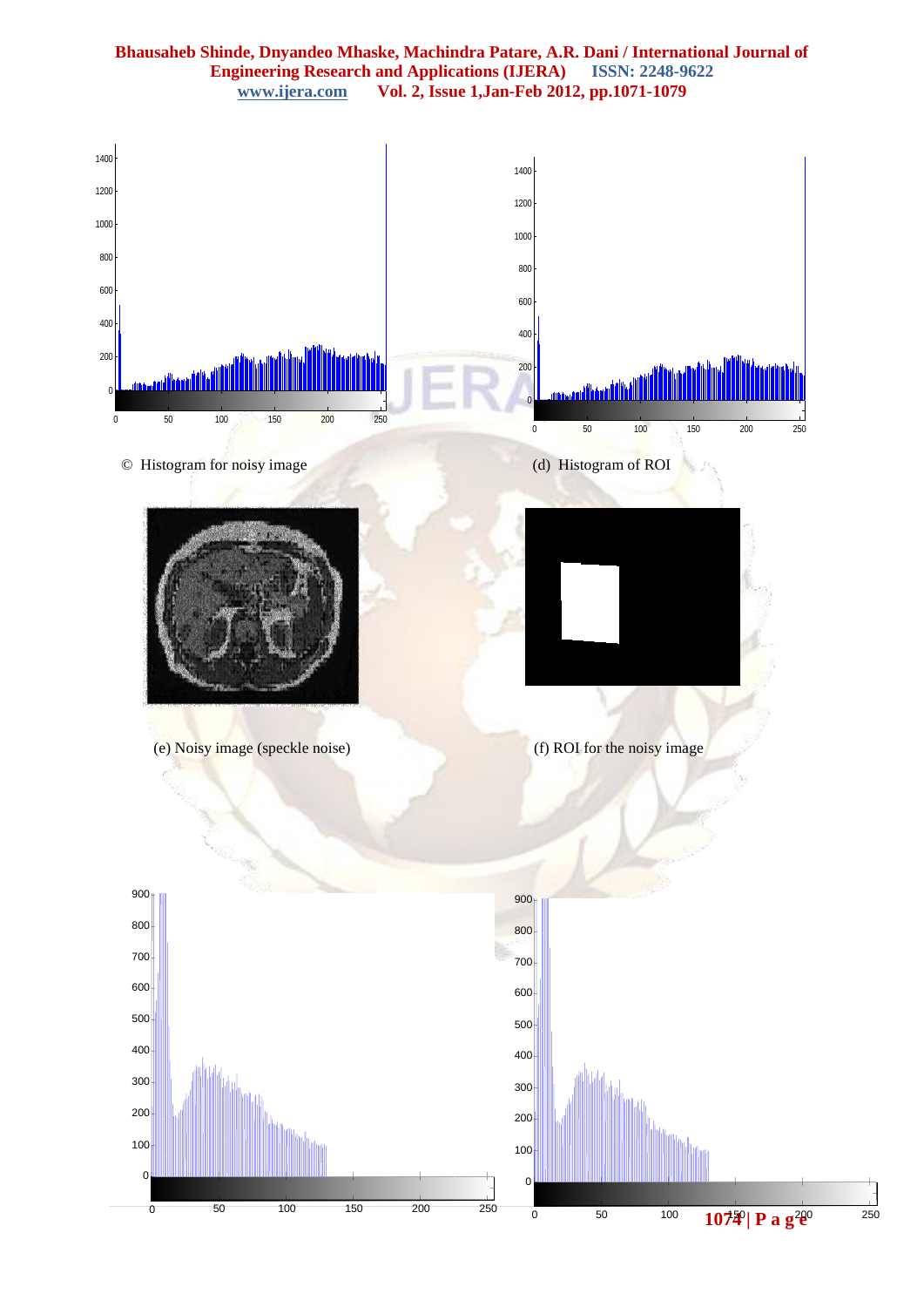| (g) Histogram for the noisy image                                                                | (h) histogram of ROI                                                         |
|--------------------------------------------------------------------------------------------------|------------------------------------------------------------------------------|
| (i) Noisy image (speckle)                                                                        | ROI of noisy image<br>(j)                                                    |
|                                                                                                  |                                                                              |
| 250                                                                                              | 250                                                                          |
| $200\,$                                                                                          | 200                                                                          |
| 150<br>$100\,$<br>50 <sub>50</sub><br>$\pmb{0}$<br>100<br>150<br>250<br>50<br>200<br>$\mathbf 0$ | 150<br>100<br>50<br>$\pmb{0}$<br>50<br>100<br>250<br>$\pmb{0}$<br>150<br>200 |
| (k)Histogram for the noisy image                                                                 | (l) Histogram for the ROI                                                    |
|                                                                                                  |                                                                              |

(m)Noisy image (speckle) (n) ROI of noisy image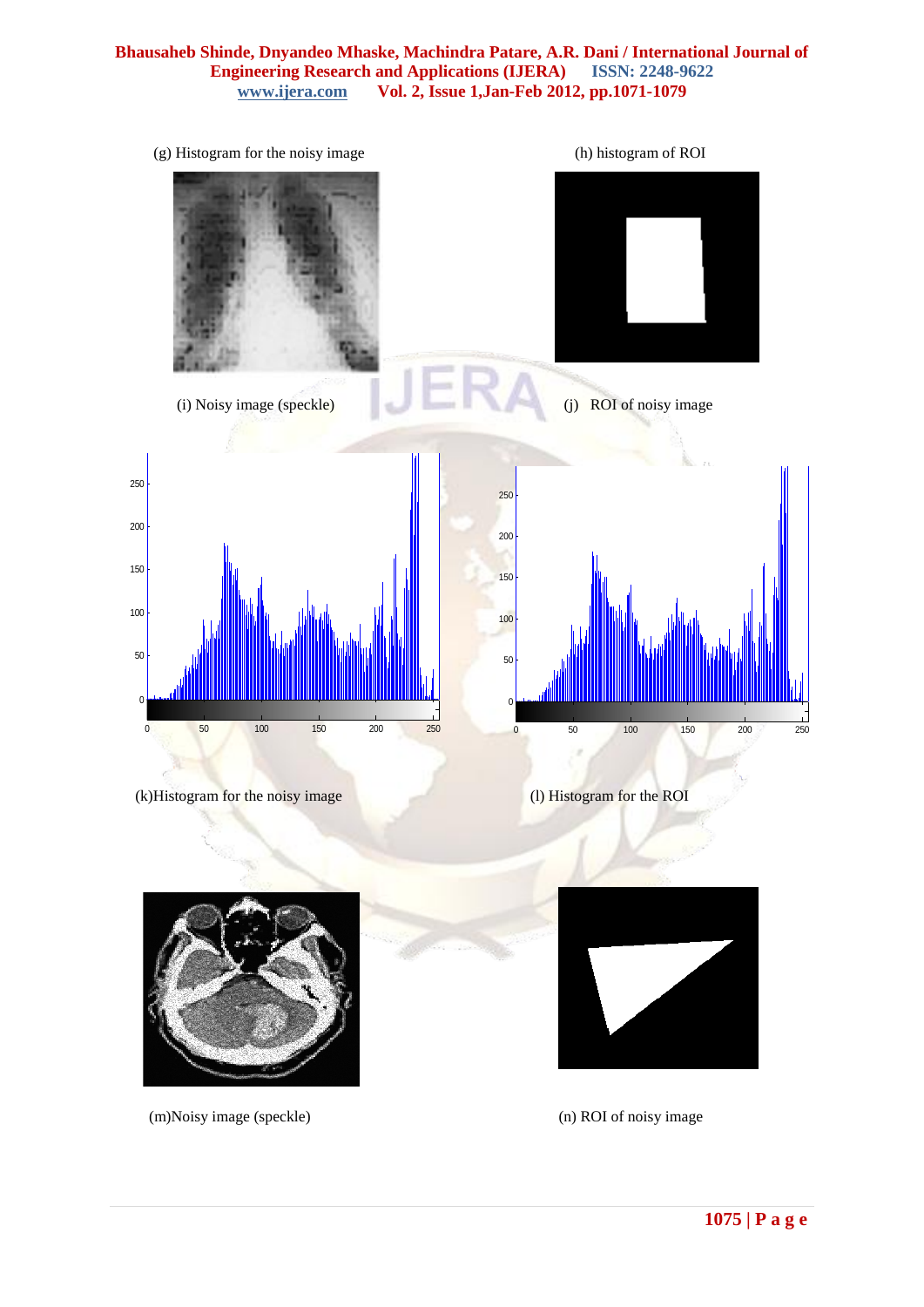# **Bhausaheb Shinde, Dnyandeo Mhaske, Machindra Patare, A.R. Dani / International Journal of Engineering Research and Applications (IJERA)** ISSN: 2248-9622 www.ijera.com Vol. 2, Issue 1, Jan-Feb 2012, pp. 1071-1079 **www.ijera.com Vol. 2, Issue 1,Jan-Feb 2012, pp.1071-1079**



**Fig 1.1.2 shows the Histogram for the noisy image and histogram for the selected ROI for speckle noise.** After finding the speckle noise and applying adaptive filter on these images.

| Image        | <b>Original Image</b> |             | <b>Noisy Image</b> |             | <b>Filtered Image</b> |             |
|--------------|-----------------------|-------------|--------------------|-------------|-----------------------|-------------|
|              | <b>Std</b>            | <b>Mean</b> | <b>Std</b>         | <b>Mean</b> | <b>Std</b>            | <b>Mean</b> |
| <b>MRI</b>   | 70.0623               | 182,2473    | 68.7852            | 175,7738    | 62.1669               | 175.6757    |
| Cancer       | 61.2939               | 62.4918     | 61.3573            | 61.6157     | 55.6395               | 61.7309     |
| X-Ray        | 65.4542               | 145,47576   | 66.8411            | 143.1943    | 62.1554               | 142.9579    |
| <b>Brain</b> | 91.0872               | 85.9561     | 87.6710            | 83.1257     | 85.1484               | 83.1928     |

**Table 1.2 Noise Roof Filter for Speckle Noise.** 



(a)Original MRI image (b) Finding Speckle Noise (c) Applying Adaptive Filter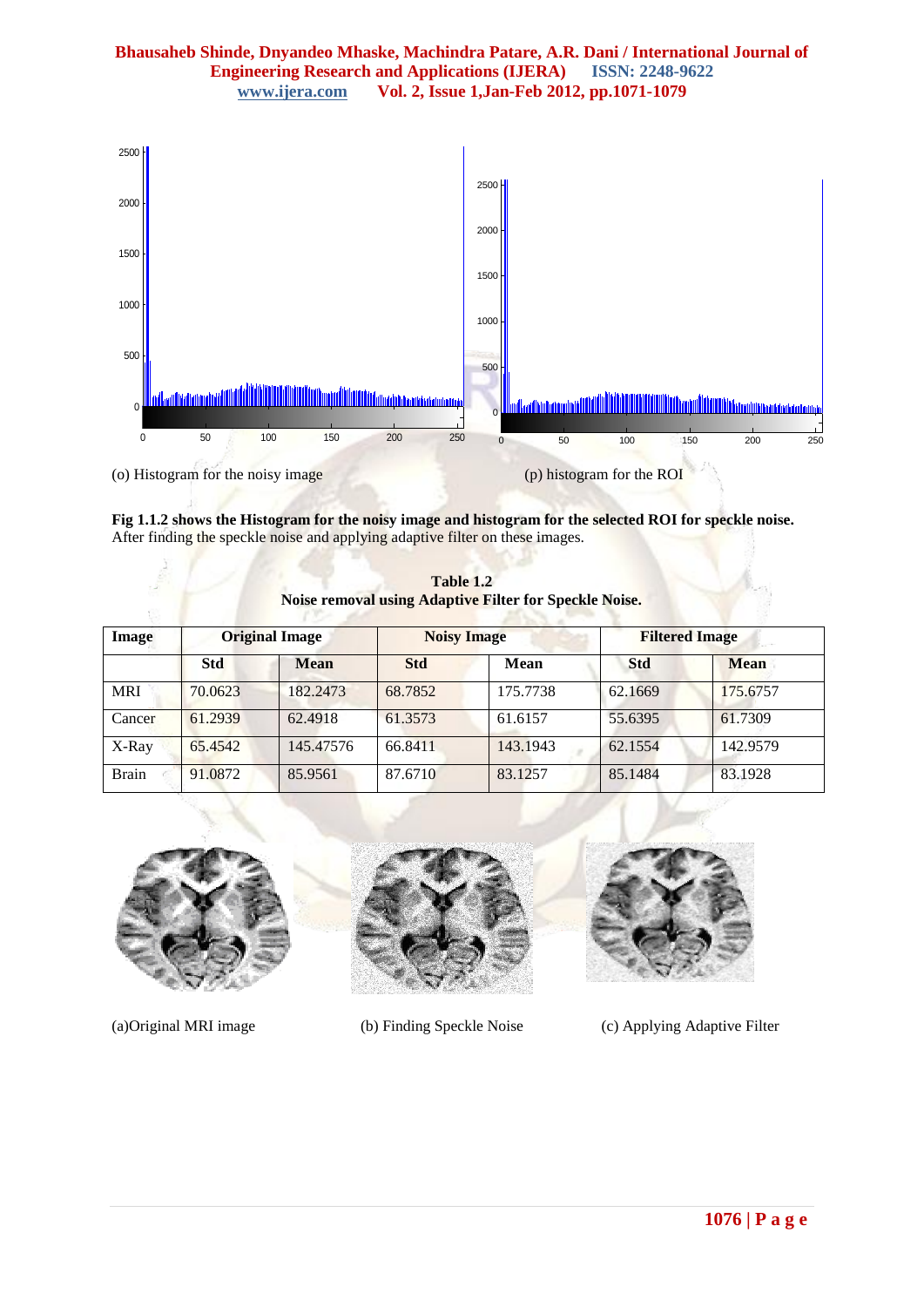





(a)Original Cancer image (b) Finding Speckle Noise (c) Applying Adaptive Filter







(a)Original x-ray image (b) finding a speckle noise (c) Applying adaptive filter





 (a)Original image (b) finding Speckle noise (c) Applying Adaptive (Brain image) in brain image Filter



**Fig1.2.1 Shows finding the speckle noise in MRI, Cancer, X-ray, Brain images and applying the adaptive filter on these images.**

After finding the Speckle noise and applying the average filter on these images.

| Table 1.3                                             |
|-------------------------------------------------------|
| Noise removal using Average Filter for Speckle Noise. |

| Image        | <b>Original Image</b> |           | <b>Noisy Image</b> |          | <b>Filtered Image</b> |        |
|--------------|-----------------------|-----------|--------------------|----------|-----------------------|--------|
|              | <b>Std</b>            | Mean      | <b>Std</b>         | Mean     | <b>Std</b>            | Mean   |
| <b>MRI</b>   | 70.0623               | 182.2473  | 68.7852            | 175.7738 | 0.2374                | 0.6836 |
| Cancer       | 61.2939               | 62.4918   | 61.3573            | 61.6157  | 0.2029                | 0.2361 |
| X-Ray        | 65.4542               | 145.47576 | 66.4811            | 143.1943 | 0.2393                | 0.5552 |
| <b>Brain</b> | 91.0872               | 85.9561   | 87.6710            | 83.1257  | 0.3252                | 0.3259 |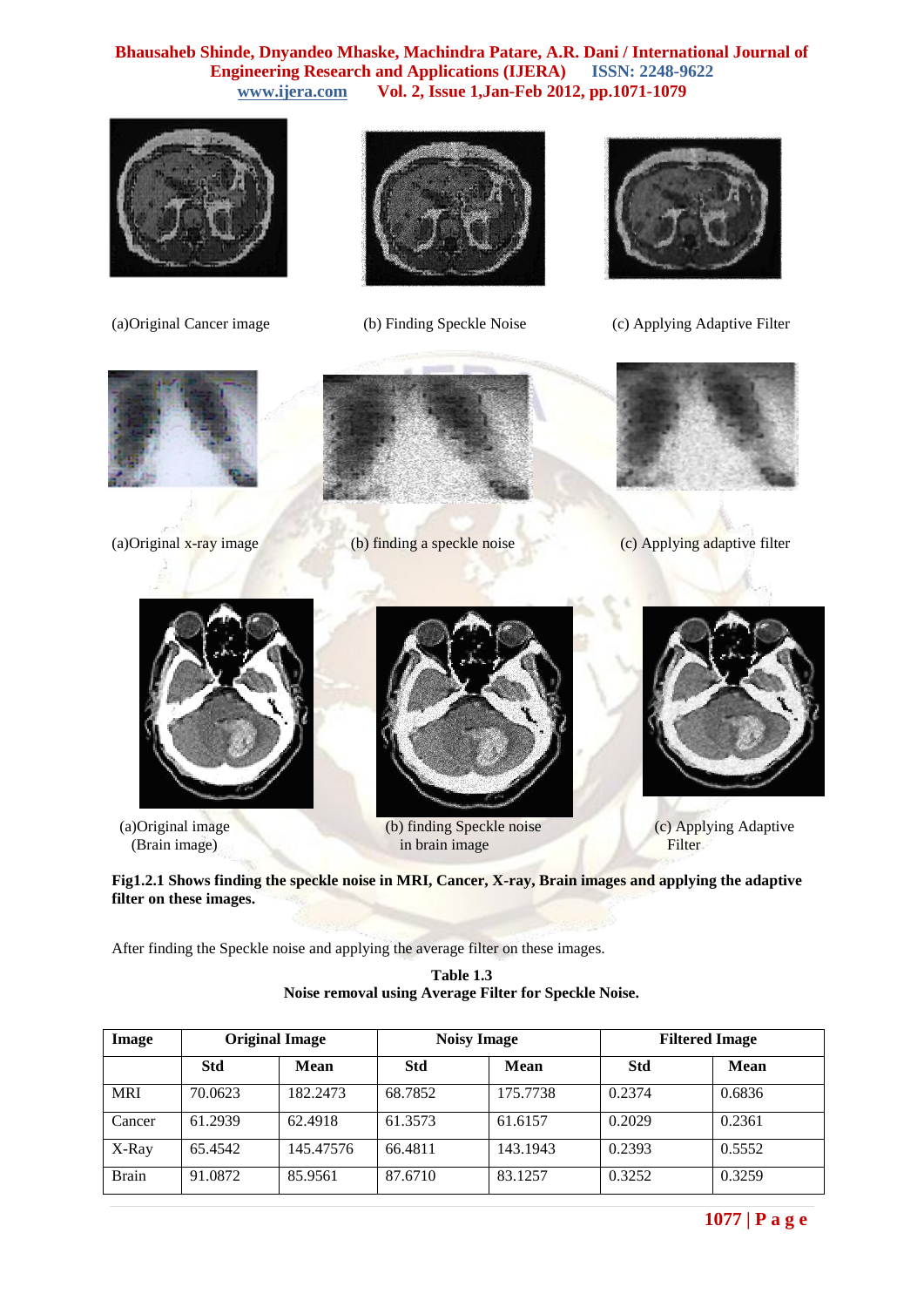





(a) Original MRI image (b) Finding Speckle Noise (c) Applying Average Filter











(a)Original Cancer image (b) Finding Speckle Noise (c) Applying Average Filter



a) Original x-ray image (b) finding a speckle noise (c) Applying average Filter







- (Brain image) in brain image
- (a) Original image (b) Finding Speckle noise (c) Applying Average filter

**Fig 1.3.1 Shows finding the speckle noise in MRI, Cancer, X-ray, Brain images and applying the average filter on these images.**